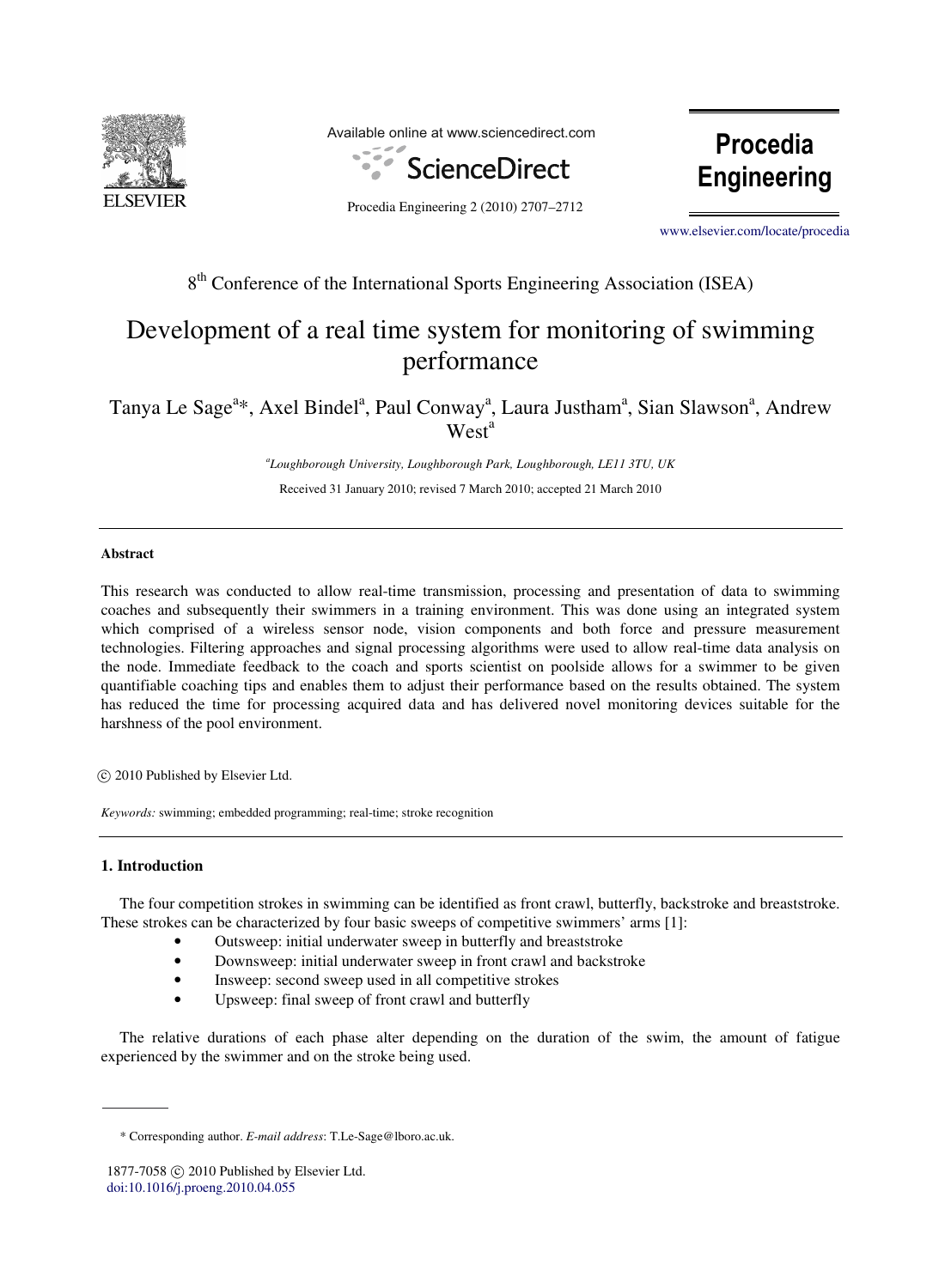Research has been conducted in a number of areas to enable analysis of the swimming stroke. In swimming, velocity depends on stroke rate and stroke length (the number of metres the swimmer's body moves forward during each stroke cycle, measured in metres per stroke cycle). Maglischo produced typical velocity profiles of a swimmer's hand for each individual stroke [1]. Seifert used such profiles to identify that an abrupt change in the coordination pattern of the front crawl occurred at the critical velocity of 1.8m/s, which corresponds to the 100m pace for elite swimmers, and at this stage they switch from catch-up (which consists of a lag time between the propulsive phases of the two arms) to relative opposition (i.e. one arm begins the pull at exactly the same time as the other finishes the push phase) [2]. Thompson used velocity profiles to demonstrate that as the pace of breaststroke trials increased, the stroke rate was found to increase proportionally with stroke count [3]. All of these studies have focused on post processing of the data rather than in real-time.

The majority of methods used to analyse swimming technique are vision based or sensor based systems. Quintic is an example of vision-based software where the analyst uses a pre-recorded video file and then manually digitizes key occurrences within the recording [4]. The disadvantages of this and other such systems are the parallax errors induced by the use of video cameras, inaccurate measurements due to light reflection on the water surface and the large amount of time it takes to process the data. Manual digitization is a time consuming process and does not allow real-time feedback to the coaches or swimmers. Wireless sensor devices have also been developed for use in a swimming environment. An example of this was presented by Davey [5], where a system was developed using a triaxis accelerometer to monitor stroke technique. An algorithm was determined which allowed a positive peak to be counted when a maximum occurred, and which stated that another maximum couldn't occur until a minimum had been counted. Ohgi used a similar system to measure wrist acceleration of swimmers [6]. Although both these systems used sensor devices for monitoring the swimmer, neither used a wireless sensor network (WSN) nor embedded processing to analyse the stroke technique in real-time. Both systems used a data logging accelerometer to capture the data, which meant that the data could not be viewed in real time. These systems focus on post processing that increases the analysis time significantly and subsequently coaches are unable to offer immediate feedback to the swimmers based on these data.

The research presented within this paper has been carried out at Loughborough University, UK, and has been based upon real-time monitoring of elite athletes in water. An initial feasibility study was conducted, considering a variety of different sensing and measurement devices and an integrated system was constructed to capture the data. The system was comprised of a WSN, a vision analysis system using real-time image processing, and both force and pressure measurement technologies. Force transducers have been embedded into a swimming start block and pressure transducers into a pad which can be attached to the pool walls. The focus of the current paper was the development of the node that was developed in-house and based upon the identified user-requirements. In accordance with these requirements, the node included a tri-axis accelerometer and a dual-axis gyroscope. It was developed to provide real-time data feedback to the poolside for ongoing analysis, and it was designed to be as noninvasive to the swimmers as possible. It was developed to operate as a network of nodes to allow analysis of multiple swimmers performance during a training session. The prototype node was packaged to ensure it was waterproof for the application. Initial validation testing was then carried out at the pool. A Butterworth filter and signal processing algorithms were embedded onto the node that allowed the coach to extract useful data with regards to each individual swimmer's performance. These algorithms provided the coach with the stroke rate, stroke duration and lap count of the swimmer.

#### **2. Methods**

To develop the WSN a suitable Microcontroller (MCU) with integrated transceiver was chosen. The transmission range was tested in water and shown to be robust upto 35m at 25cm depth, which was found to be suitable for the application. The integrated MCU contained an in-built wireless protocol stack used for the development presented within this paper. The topology of the chosen network architecture was a star configuration with multiple sensor nodes acting as End Devices (ED) and a single coordinator node or Access Point (AP). The sensor nodes transmit the data at a configurable sampling rate (currently set to 50Hz) with 10bit resolution. The current protocol is based on a single-hop network, which has been adapted for the swimming application. The protocol stack is presented in Figure 2.